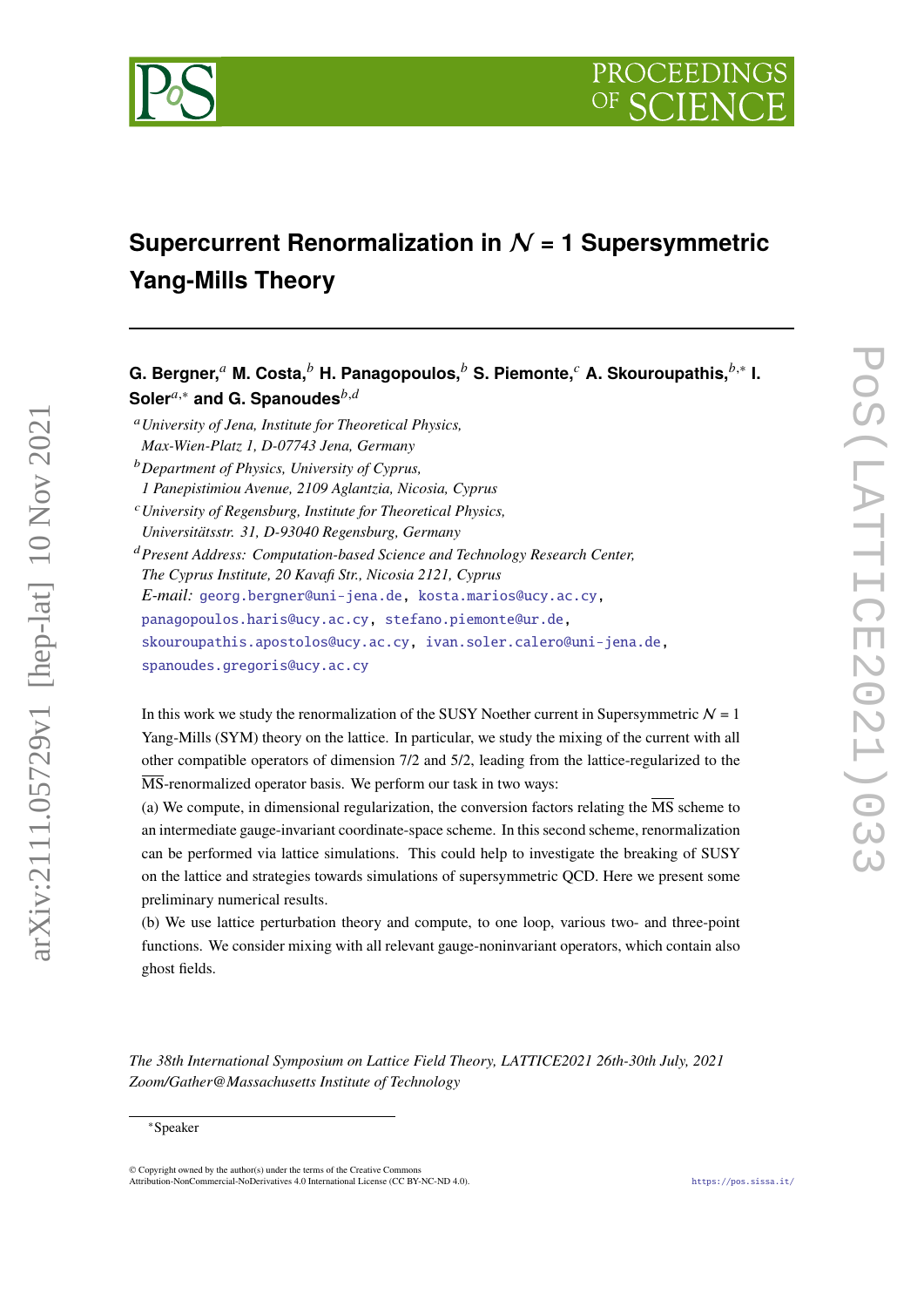#### **1. Introduction**

The study of Supersymmetry on the Lattice is becoming more viable in recent years. One of the simplest models involving gauge fields, and an important forerunner for beyond-the-Standard-Model studies, is the Supersymmetric Yang-Mills (SYM) theory. A fundamental question to be addressed is the breaking and restoration of SUSY on the lattice; to this effect, studies of the Noether supercurrent and its Green's functions are essential. Such studies necessitate a careful renormalization of the supercurrent and its complex pattern of mixing with other operators.

In this work we perform one-loop calculations of Green's functions (GF) containing the supercurrent,  $S_{\mu}$ , as well as other operators, which have the same or lower dimensionality with  $S_{\mu}$  but they have the same quantum numbers. We employ dimensional regularization, in order to obtain the MS-renormalized Green's functions, and lattice regularization for the extraction of the lattice renormalization functions in the  $\overline{MS}$  scheme. We use a standard discretization where gluinos live on the lattice sites and the gluons live on the link variables of the lattice. We obtain analytic expressions for the renormalization function of the supercurrent. The number of colors,  $N_c$ , and the gauge parameter,  $\alpha$ , are left unspecified. Finally, we address the mixing which occurs among the operators and the supercurrent beyond tree level. In the same context, a gauge invariant renormalization scheme (GIRS) [\[5\]](#page-8-0) is used to extract the renormalization of  $S_u$ ; the renormalization factors and the mixing coefficients in GIRS scheme can be obtained also in a fully non-perturbative manner and the GIRS non-perturbative results can be connected with  $\overline{\text{MS}}$  via conversion factors.

Our studies have been done in the Wess-Zumino (WZ) gauge. In this gauge, the SYM Lagrangian contains the gluon together with the gluino fields; the auxiliary fields are eliminated. The Lagrangian of SYM, in Euclidean space, is:

$$
\mathcal{L}_{\text{SYM}} = \frac{1}{4} u_{\mu\nu}^{\alpha} u_{\mu\nu}^{\alpha} + \frac{1}{2} \bar{\lambda}^{\alpha} \gamma_{\mu} \mathcal{D}_{\mu} \lambda^{\alpha}, \tag{1}
$$

In order to perform our calculations, we fix the gauge by including a gauge-fixing term, together with the compensating ghost field  $c^{\alpha}$  term; these terms are the same as in the non-supersymmetric case. The total action is no longer gauge invariant but it is Becchi-Rouet-Stora-Tyutin (BRST) invariant. The supercurrent is a spinor of dimension-7/2, which is gauge-invariant and carries one external Lorentz index,  $\mu$ :

$$
S_{\mu} = -\frac{1}{2} \text{tr}_{c} \left( u_{\rho \sigma} \left[ \gamma_{\rho}, \gamma_{\sigma} \right] \gamma_{\mu} \lambda \right)
$$
 (2)

 $S_{\mu}$  mixes with another dimension-7/2 gauge invariant operator  $T_{\mu}$  [\[1\]](#page-8-1):

$$
T_{\mu} = 2 \text{tr}_c (u_{\mu\nu} \gamma_{\nu} \lambda) \tag{3}
$$

A consequence of gauge fixing is that  $S_{\mu}$  can mix with three more classes of gauge-noninvariant operators which have the same transformation properties under global symmetries (e.g. Lorentz, or hypercubic on the lattice, global  $SU(N_c)$  transformations, etc.) and whose dimension is lower or equal to that of  $S_u$ .

**Class A:** BRST variations of some operator.

**Class B:** Operators which vanish by the equations of motion.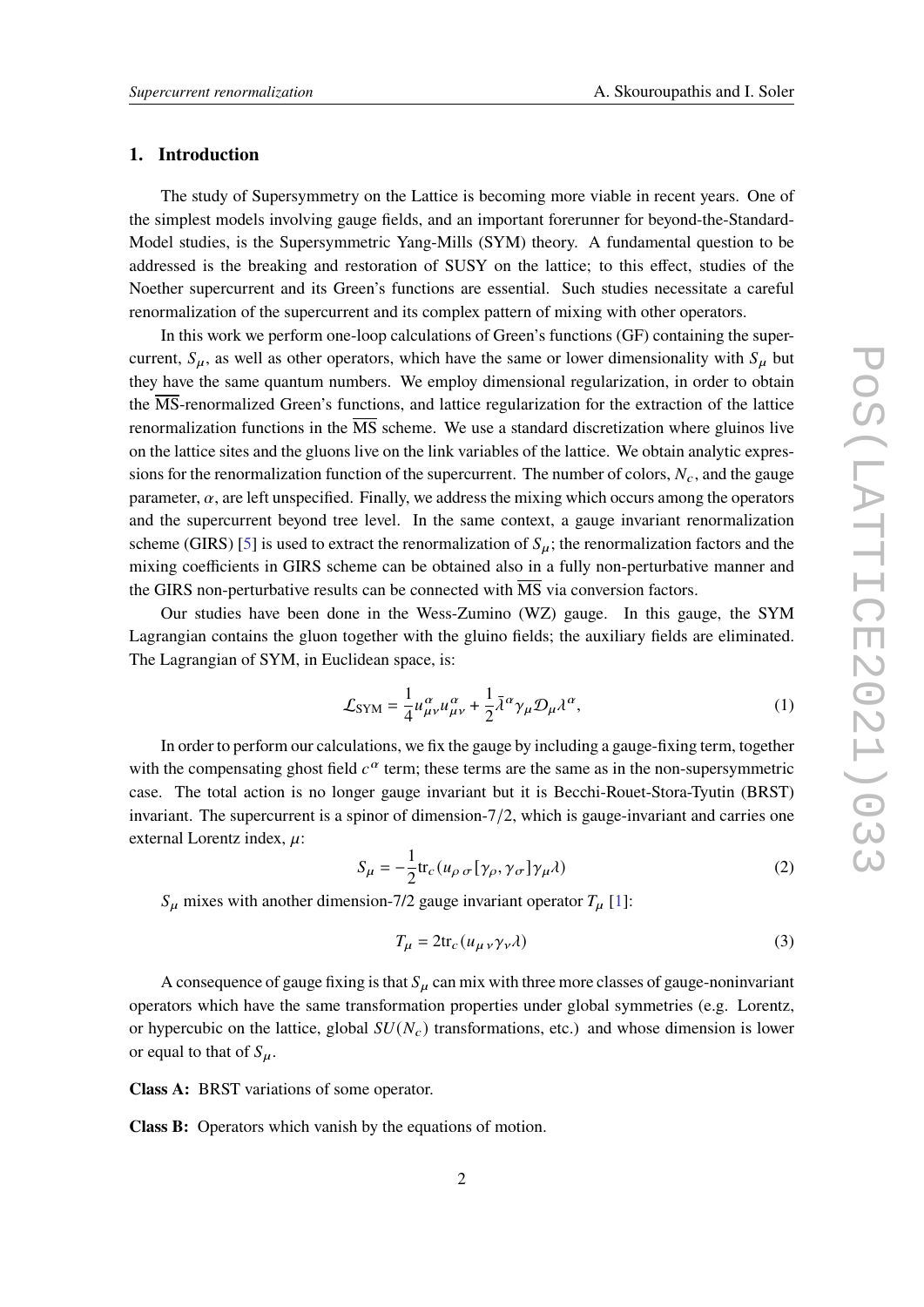**Class C:** Any other operators which share the same global symmetries, but do not belong to the above classes; these can at most have finite mixing with  $S_{\mu}$ .

We present all candidate gauge-noninvariant operators which can mix with  $S_{\mu}$  and belong to the classes A, B, C:

$$
O_{A1} = \frac{1}{\alpha} \text{tr}_{c}(\partial_{\nu} u_{\nu} \gamma_{\mu} \lambda) - ig \text{ tr}_{c}([c, \bar{c}] \gamma_{\mu} \lambda) \qquad O_{C4} = \text{tr}_{c}((\partial_{\mu} \psi) \lambda)
$$
  
\n
$$
O_{B1} = \text{tr}_{c}(u_{\mu} \mathcal{D} \lambda) \qquad O_{C5} = \text{tr}_{c}((\partial_{\nu} u_{\nu}) \gamma_{\mu} \lambda)
$$
  
\n
$$
O_{B2} = \text{tr}_{c}(\psi \gamma_{\mu} \mathcal{D} \lambda) \qquad O_{C6} = \text{tr}_{c}(u_{\nu} \gamma_{\mu} \partial_{\nu} \lambda)
$$
  
\n
$$
O_{C1} = \text{tr}_{c}(u_{\mu} \lambda) \qquad O_{C7} = ig \text{ tr}_{c}([u_{\rho}, u_{\sigma}][\gamma_{\rho}, \gamma_{\sigma}] \gamma_{\mu} \lambda)
$$
  
\n
$$
O_{C2} = \text{tr}_{c}(\psi \gamma_{\mu} \lambda) \qquad O_{C8} = ig \text{ tr}_{c}([u_{\mu}, u_{\nu}] \gamma_{\nu} \lambda)
$$
  
\n
$$
O_{C3} = \text{tr}_{c}(\psi \partial_{\mu} \lambda) \qquad O_{C9} = ig \text{ tr}_{c}([c, \bar{c}] \gamma_{\mu} \lambda) \qquad (4)
$$

#### **2. Feynman diagrams**

The extraction of all mixing coefficients entering the renormalization of  $S_\mu$  entails evaluation of the two- and three-point GFs:  $\langle u_v S_{\mu} \overline{\lambda} \rangle$ ,  $\langle c S_{\mu} \overline{c} \overline{\lambda} \rangle$  and  $\langle u_v u_{\rho} S_{\mu} \overline{\lambda} \rangle$ . As an example of the Feynman diagrams which must be computed at one loop, we show in Fig. [1](#page-2-0) those relevant to  $\langle u_\nu u_\rho S_\mu \bar{\lambda} \rangle$ . The renormalization of  $T_{\mu}$  involves the same Green's functions, with  $S_{\mu}$  replaced by  $T_{\mu}$ .



<span id="page-2-0"></span>**Figure 1:** One-loop Feynman diagrams contributing to the three point Green's function of the supercurrent,  $\langle u_{\nu} u_{\rho} S_{\mu} \bar{\lambda} \rangle$ . A wavy (dashed) line represents gluons (gluinos). A cross denotes the insertion of the operator. Diagrams 1, 2, 3, 5, 6, 11, and 13 do not appear in dimensional regularization, but they contribute in the lattice regularization. Mirror versions of the diagrams must also be included.

## **3. Mixing matrix in Dimensional Regularization**

We use the  $\overline{\text{MS}}$  renormalization scheme in order to calculate the elements of the mixing matrix, the first row of which renormalizes the supercurrent operator  $S_{\mu}$ . The divergent parts of the one-loop contributions are expected to contain tensorial structures of the tree-level Green's functions of the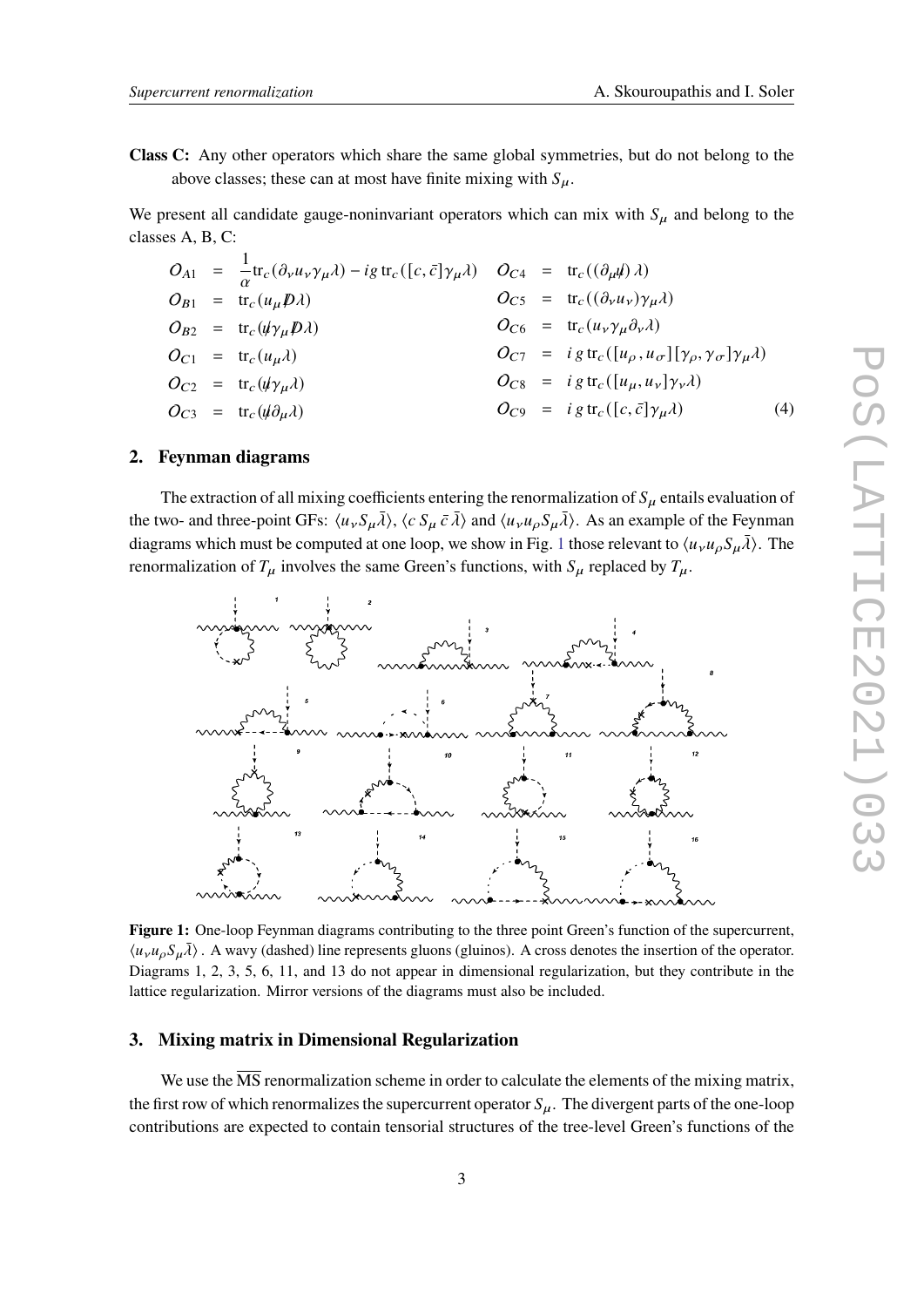operators. Thus, in order to determine the renormalization and mixing coefficients we employ the expressions for the tree-level two- and three-point Green's functions of the operators  $S_{\mu}$  and  $T_{\mu}$  and all gauge-noninvariant operators which could mix with them, with an operator insertion at point  $x$ . The mixing matrix is a  $14 \times 14$  block upper triangular matrix. The renormalized supercurrent can be written as a linear combination of these operators:

<span id="page-3-0"></span>
$$
S_{\mu}^{R} = Z_{S,S}S_{\mu}^{B} + z_{S,T}T_{\mu}^{B} + z_{S,A1}O_{A1}^{B} + z_{S,B1}O_{B1}^{B} + z_{S,B2}O_{B2}^{B} + \sum_{i=1}^{9} z_{S,Ci}O_{Ci}^{B}
$$
(5)

Eq. [\(5\)](#page-3-0) defines the first row of the mixing matrix. A similar expression holds for  $T_a^R$ . The renormalization function  $Z = 1 + O(g^2)$  and the mixing coefficients  $z = O(g^2)$  should more properly be denoted as  $Z^{X,Y}$  and  $z^{X,Y}$ , where X is the regularization and Y the renormalization scheme. Superscript  $B$  stands for bare and  $R$  for renormalized quantities. We are interested in calculating the one-loop renormalization function of  $S_u$  and the mixing coefficients relevant to other operators with equal/lower dimensionality. In order to calculate the one-loop renormalization function and the mixing coefficients, we compute the amputated two-point Green's function of  $S_u$  with one external gluino and one external gluon fields  $\langle u_v S_{\mu} \bar{\lambda} \rangle_{amp}$ , as well as three-point Green's functions with external gluino/ghost/antighost fields  $\langle c S_\mu \bar{c} \lambda \rangle_{amp}$  and with external gluino/gluon/gluon fields  $\langle u_{\nu} u_{\rho} S_{\mu} \bar{\lambda} \rangle_{amp}$  (Fig. [1\)](#page-2-0).

We need also the renormalization functions of the gluon, gluino, ghost and coupling constant:

$$
u_{\mu}^{R} = \sqrt{Z_{\mu}} u_{\mu}^{B} , \quad \lambda^{R} = \sqrt{Z_{\lambda}} \lambda^{B} , \quad c^{R} = \sqrt{Z_{c}} c^{B} , \quad g^{R} = Z_{g} \mu^{-\epsilon} g^{B}
$$
 (6)

where  $\mu$  is an arbitrary scale with dimensions of inverse length. For one-loop calculations, the distinction between  $g^R$  and  $\mu^{-\epsilon} g^B$  is inessential in many cases; we will denote both by g in those cases. Our results are presented as functions of the  $\overline{\text{MS}}$  scale  $\overline{\mu}$  which is related to  $\mu$  through:  $\mu = \bar{\mu} \sqrt{e^{\gamma_E}/4\pi}$  ( $\gamma_E = 0.57721...$  is Euler's constant).

The renormalization conditions involve the renormalization factors of the external fields as well as parameters that show up in the bare GFs. The condition for the gluino-gluon GF of the operator  $S_{\mu}$  is:

<span id="page-3-1"></span>
$$
\langle u_{\nu}^{R} S_{\mu}^{R} \bar{\lambda}^{R} \rangle_{amp} = Z_{\lambda}^{-1/2} Z_{u}^{-1/2} Z_{S,S} \langle u_{\nu}^{B} S_{\mu}^{B} \bar{\lambda}^{B} \rangle_{amp} + z_{S,T} \langle u_{\nu}^{B} T_{\mu}^{B} \bar{\lambda}^{B} \rangle_{amp}^{tree} + z_{S,A1} \langle u_{\nu}^{B} O_{A1}^{B} \bar{\lambda}^{B} \rangle_{amp}^{tree} + z_{S,B1} \langle u_{\nu}^{B} O_{B1}^{B} \bar{\lambda}^{B} \rangle_{amp}^{tree} + z_{S,B2} \langle u_{\nu}^{B} O_{B2}^{B} \bar{\lambda}^{B} \rangle_{amp}^{tree} + \sum_{i=1}^{6} z_{S,Ci} \langle u_{\nu}^{B} O_{Ci}^{B} \bar{\lambda}^{B} \rangle_{amp}^{tree} + O(g^{4}) \tag{7}
$$

A similar condition holds for the operator  $T_{\mu}$ . Results for the renormalization of the external fields and of the coupling constant have been already calculated in Ref. [\[2\]](#page-8-2).

Imposing condition [\(7\)](#page-3-1) on the two-point functions is sufficient in order to obtain the renormalization of the supercurrent  $Z_{S,S}$ . The pole part in the continuum results of the one-loop two-point GF of  $S_{\mu}$  (choosing zero momentum of the external gluino) is proportional to the tree-level GF of  $S_{\mu}$ and thus there is no mixing with  $T_{\mu}$ ,  $O_{A1}$ ,  $O_{C4}$ ,  $O_{C5}$ :  $z_{S,T} = z_{S,A1} = z_{S,C4} = z_{S,C5} = 0$ . Operators  $O_{C1}$  and  $O_{C2}$  are of lower dimensionality and they will not mix in the continuum regularization:  $z_{S,C1} = z_{S,C2} = 0$ . Demanding that the left-hand side of Eq. [\(7\)](#page-3-1) be finite leads to the determination of  $Z_{S.S}^{DR,\overline{\rm MS}}$ .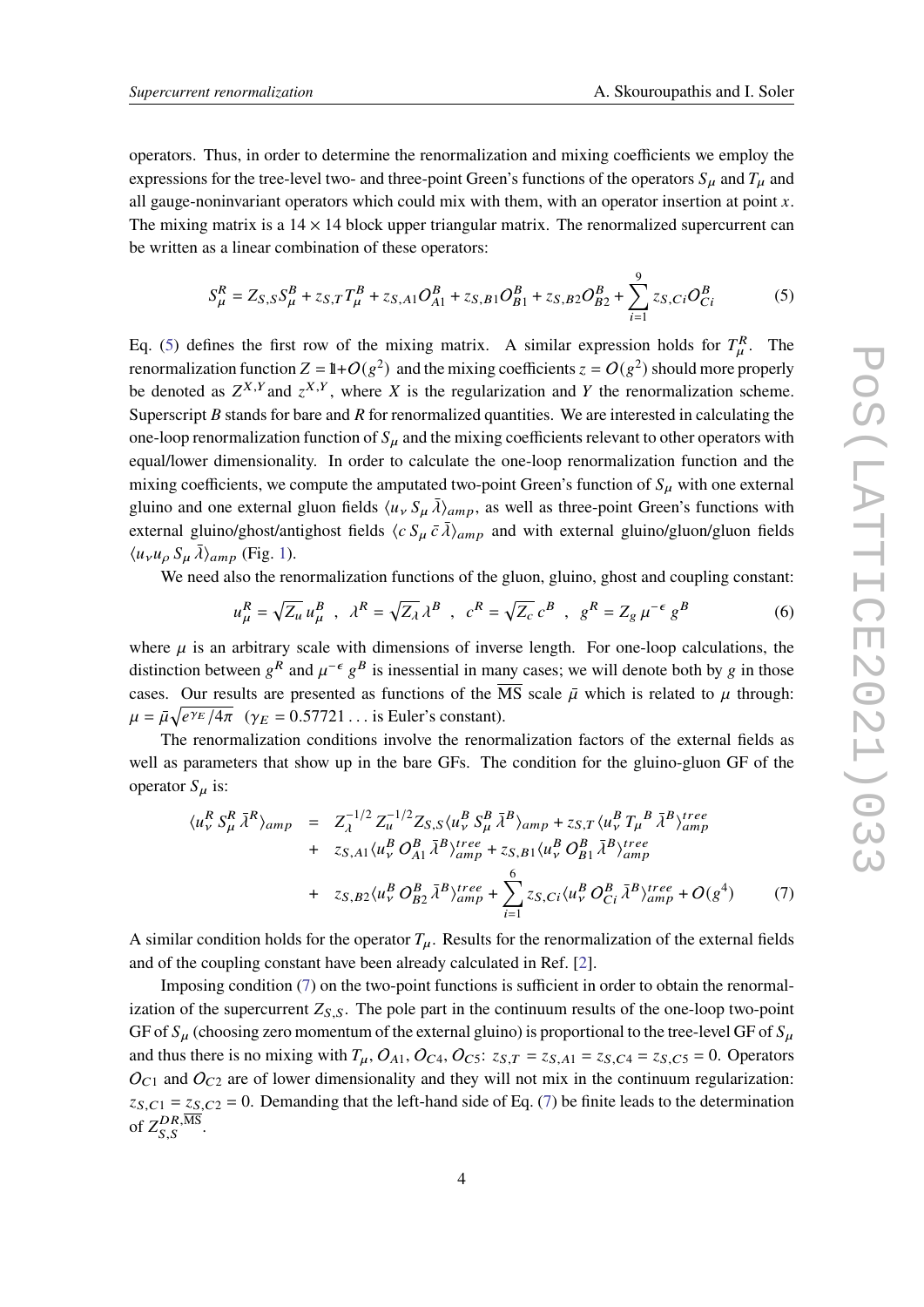The  $\overline{\text{MS}}$ -renormalized GFs stemming from the calculation of all the above bare GFs are essential ingredients in order to extract the lattice renormalization factors and mixing coefficients.

#### **4. Mixing matrix on the lattice**

We make use of the Wilson formulation on the lattice, with the addition of the clover (SW) term for gluino fields. The Euclidean action  $S_{\text{SYM}}^L$  on the lattice becomes:

<span id="page-4-0"></span>
$$
S_{\text{SYM}}^{L} = a^{4} \sum_{x} \left[ \frac{N_{c}}{g^{2}} \sum_{\mu,\nu} \left( 1 - \frac{1}{N_{c}} Tr U_{\mu\nu} \right) + \sum_{\mu} \left( Tr \left( \bar{\lambda} \gamma_{\mu} D_{\mu} \lambda \right) - \frac{ar}{2} Tr \left( \bar{\lambda} D^{2} \lambda \right) \right) - \sum_{\mu,\nu} \left( \frac{c_{\text{SW}} a}{4} \bar{\lambda}^{\alpha} \sigma_{\mu\nu} \hat{F}_{\mu\nu}^{\alpha\beta} \lambda^{\beta} \right) + m_{0} Tr \left( \bar{\lambda} \lambda \right) \right] \tag{8}
$$

The field strength tensor  $\hat{F}^{\alpha\beta}_{\mu\nu}$  in the adjoint representation and the covariant derivatives are defined in a standard way (see, e.g., Ref. [\[2\]](#page-8-2)).

The "Lagrangian mass",  $m_0$ , is a free parameter in principle and represents the bare gluino mass. This term breaks supersymmetry softly. All renormalization functions which we will be calculating, must be evaluated at vanishing renormalized mass, that is, when  $m_0$  is set equal to the critical value ensuring a massless gluino in the continuum limit. However, since our calculations are at one loop order this critical value is irrelevant, being already of order  $g^2$ . Just as in the continuum, a gauge-fixing term, together with the compensating ghost field term, must also be added to the action; these terms are the same as in the non-supersymmetric case [\[3\]](#page-8-3). Similarly, a standard "measure" term must be added to the action, in order to account for the Jacobian in the change of integration variables:  $U_{\mu} \rightarrow u_{\mu}$ . Further details of the lattice action can be found in Ref. [\[4\]](#page-8-4). For the lattice discretization of operators  $S_{\mu}$  and  $T_{\mu}$  we employ a standard clover version of the gauge field strength  $u_{\mu\nu}$  in the fundamental representation.

We have computed to 1 loop all 2- and 3-pt lattice Green's functions mentioned above, thus providing an evaluation of the  $\overline{\text{MS}}$  renormalization functions and mixing coefficients, independently of the method presented below. The renormalization functions  $Z^{L,\overline{\text{MS}}}$  can be readily extracted from these functions. These results, along with comparisons with the non-perturbative determinations described below, will be presented in a longer write-up of this work.

# **5. GIRS scheme**

In order to extract non-perturbative physical results from numerical simulations on the lattice, we employ a non-perturbative gauge-invariant renormalization scheme (GIRS) [\[5\]](#page-8-0), which is applicable in both continuum and lattice regularizations so as to make contact with the continuum schemes. In particular, we consider Green's functions which involve products of two gauge-invariant operators,  $O_1$ ,  $O_2$ , at distinct spacetime points, in such a way as to avoid potential contact terms:

$$
\langle O_1(x) O_2(y) \rangle, \qquad (x \neq y). \tag{9}
$$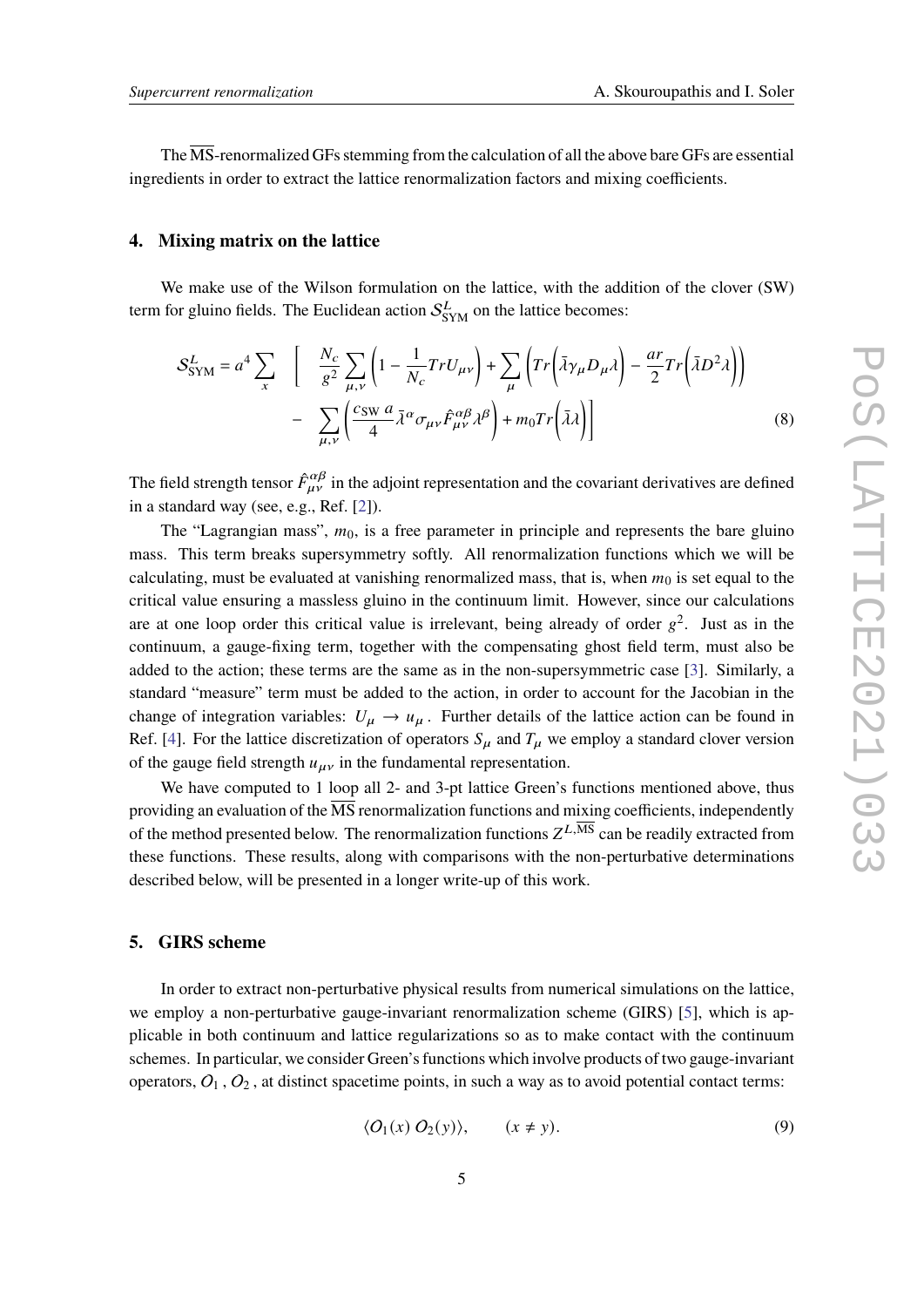Only the mixing of gauge-invariant operators is relevant in this case, resulting in a  $2 \times 2$  mixing matrix, which relates the bare to the renormalized operators  $S_{\mu}$  and  $T_{\mu}$ :

$$
\begin{pmatrix} S_{\mu}^{R} \\ T_{\mu}^{R} \end{pmatrix} = \begin{pmatrix} Z_{SS} & Z_{ST} \\ Z_{TS} & Z_{TT} \end{pmatrix} \begin{pmatrix} S_{\mu}^{B} \\ T_{\mu}^{B} \end{pmatrix}.
$$
 (10)

In order to determine the 4 elements of the mixing matrix  $Z$  we need 4 conditions.

• Three conditions can be imposed by considering expectation values between the two mixing operators:

$$
G_{\mu\nu}^{SS}(x, y) \equiv \langle S_{\mu}(x) \overline{S}_{\nu}(y) \rangle , G_{\mu\nu}^{TT}(x, y) \equiv \langle T_{\mu}(x) \overline{T}_{\nu}(y) \rangle , G_{\mu\nu}^{ST}(x, y) \equiv \langle S_{\mu}(x) \overline{T}_{\nu}(y) \rangle.
$$
\n(11)

In explicit form, the bar (charge conjugate) operators are:

<span id="page-5-1"></span>
$$
\overline{S}_{\mu} \equiv \text{tr}_c(\bar{\lambda}u_{\nu\rho})\gamma_{\mu}\sigma_{\nu\rho} , \ \overline{T}_{\mu} \equiv 2 \text{tr}_c(\bar{\lambda}u_{\mu\nu})\gamma_{\nu}.
$$
 (12)

• A fourth condition can be obtained by considering two-point Green's functions involving products of  $S_{\mu}$  (or  $T_{\mu}$ ) with other gauge-invariant operators, such as the Gluino-Glue operator  $O$ , e.g.:

$$
G_{\mu}^{OS}(x, y) \equiv \langle O(x) \overline{S}_{\mu}(y) \rangle, \tag{13}
$$

where  $O = \sigma_{\mu\nu}$  tr<sub>c</sub>( $u_{\mu\nu}$  $\lambda$ ).

• A condition for calculating the renormalization factor of  $O$ , can be obtained by considering the two-point Green's function involving the product of two Gluino-Glue operators.

Below, we present our one-loop results for the  $\overline{\text{MS}}$ -renormalized Green's functions in dimensional renormalization. We note that the evaluation of these Green's functions to order  $g^{2n}$  involves diagrams with  $(n + 1)$  loops. This is a non-negligible price to pay. However, all these diagrams involve massless fields and (upon expressing them in momentum space) only one incoming/outgoing momentum and thus can be evaluated to very high perturbative order.

<span id="page-5-0"></span>
$$
\left[G_{\mu\nu}^{SS}(x,y)\right]^{\overline{\text{MS}}} = \frac{2(N_c^2 - 1)}{3\pi^4(z^2)^4} (3 - 5\frac{g_{\overline{\text{MS}}}}{16\pi^2}N_c)(4s_{\mu\nu}^{[3]} + s_{\mu\nu}^{[4]}),\tag{14}
$$

$$
\begin{aligned}\n\left[G_{\mu\nu}^{TT}(x,y)\right]^{\overline{\text{MS}}} &= \frac{(N_c^2 - 1)}{6\pi^4 (z^2)^4} \Big[ (3 - 5\frac{g_{\overline{\text{MS}}}}{16\pi^2} N_c) 2(2s_{\mu\nu}^{[3]} - s_{\mu\nu}^{[4]}) \\
&\quad + 9 \frac{g_{\overline{\text{MS}}}}{16\pi^2} N_c \Big( 2s_{\mu\nu}^{[1]} + 2s_{\mu\nu}^{[2]} - 3(3 + 4\gamma_E - 4\ln(2) + 2\ln(\bar{\mu}^2 z^2)) s_{\mu\nu}^{[4]} \Big) \Big],\n\end{aligned} \tag{15}
$$

$$
\left[G_{\mu\nu}^{ST}(x,y)\right]^{\overline{\rm MS}} = \frac{(N_c^2 - 1)}{3\pi^4 (z^2)^4} \Big[ (3 - 5\frac{g_{\overline{\rm MS}}^2}{16\pi^2} N_c) (4s_{\mu\nu}^{[3]} + s_{\mu\nu}^{[4]}) + 18\frac{g_{\overline{\rm MS}}^2}{16\pi^2} N_c (s_{\mu\nu}^{[2]} - s_{\mu\nu}^{[4]}) \Big],\tag{16}
$$

$$
\left[G_{\mu}^{OS}(x,y)\right]^{\overline{\text{MS}}} = \frac{(N_c^2 - 1)}{\pi^4 (z^2)^4} 12 \frac{g_{\overline{\text{MS}}}}{16\pi^2} N_c \,\sigma_{\mu\rho} \,z_{\rho},\tag{17}
$$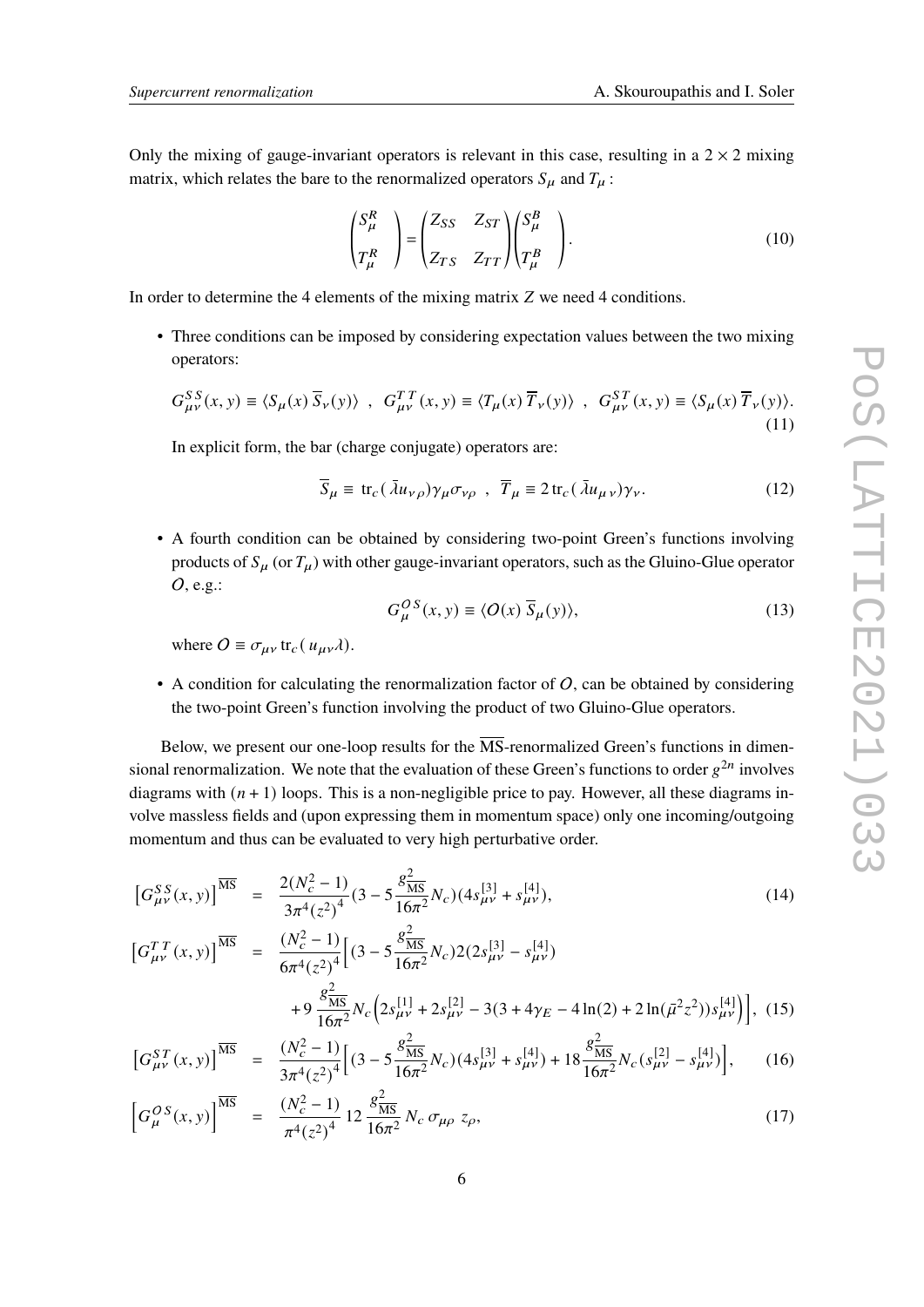where  $z \equiv y - x$  and we have used the following notation:

<span id="page-6-0"></span>
$$
s_{\mu\nu}^{[1]}(z) \equiv \gamma_{\mu} z_{\nu} , \quad s_{\mu\nu}^{[2]}(z) \equiv \gamma_{\nu} z_{\mu} , \quad s_{\mu\nu}^{[3]}(z) \equiv (\delta_{\mu\nu} - 2\frac{z_{\mu} z_{\nu}}{z^2}) \, \dot{z} , \quad s_{\mu\nu}^{[4]}(z) \equiv \gamma_{\mu} \dot{z} \gamma_{\nu} \tag{18}
$$

Note that in the presence of mass, the above Green's functions may also contain the structures of Eq.[\(18\)](#page-6-0) multiplied by an extra  $\chi$ .

There is a variety of ways to impose renormalization conditions in GIRS. In what follows, we consider the following set of conditions, in which we integrate over the spatial components of  $z = y - x = (\vec{z}, t)$ :

<span id="page-6-1"></span>
$$
\int d^3 \vec{z} \operatorname{Tr} \{ \left[ G_{\mu\nu}^{SS}(x, y) \right]^{GIRS} P_{\nu\mu} \} = \int d^3 \vec{z} \operatorname{Tr} \{ \left[ G_{\mu\nu}^{SS}(x, y) \right]^{tree} P_{\nu\mu} \}, \tag{19}
$$

$$
\int d^3 \vec{z} \,\text{Tr}\{ \left[ G_{\mu\nu}^{TT}(x, y) \right]^{GIRS} P_{\nu\mu} \} = \int d^3 \vec{z} \,\text{Tr}\{ \left[ G_{\mu\nu}^{TT}(x, y) \right]^{tree} P_{\nu\mu} \}, \tag{20}
$$

$$
\int d^3 \vec{z} \,\text{Tr}\{ \left[ G_{\mu\nu}^{ST}(x, y) \right]^{GIRS} P_{\nu\mu} \} = \int d^3 \vec{z} \,\text{Tr}\{ \left[ G_{\mu\nu}^{ST}(x, y) \right]^{tree} P_{\nu\mu} \},\tag{21}
$$

$$
\int d^3 \vec{z} \operatorname{Tr} \{ \left[ G_{\mu}^{SO}(x, y) \right]^{GIRS} P_{\mu} \} = \int d^3 \vec{z} \operatorname{Tr} \{ \left[ G_{\mu}^{SO}(x, y) \right]^{tree} P_{\mu} \}. \tag{22}
$$

where  $P_{\nu\mu}$ ,  $P_{\mu}$  are projectors acting on the Dirac space; the repeated indices  $\mu$ ,  $\nu$  are not summed over. There are various options for the choice of indices, some of which may be better than others from the simulation point of view. In particular,

- in Eq. [\(22\)](#page-6-1) there are 2 options:  $\mu = t$  or *s* [where t (s) denotes temporal (spatial) direction],
- in Eqs. [\(19](#page-6-1) [21\)](#page-6-1) there are a priori 5 options for each condition:  $\mu = v = t$ ,  $\mu = v = s$ ,  $(\mu = t, \nu = s), (\mu = s, \nu = t), (\mu = s, \nu = s')$  [where t, s, s' are temporal and two different spatial directions, respectively].

In all the above choices, the projectors which can lead to a solvable system of conditions, are:

$$
P_{\nu\mu} = \gamma_{\nu}\gamma_4\gamma_{\mu} \qquad , \qquad P_{\mu} = \gamma_4\gamma_{\mu} \tag{23}
$$

The conversion factors between the  $\overline{\text{MS}}$  and GIRS scheme follow immediately from Eqs.[\(14](#page-5-0) – [22\)](#page-6-1).

As we are interested in applying GIRS in lattice simulations, the scale  $t$  may be chosen to satisfy the condition  $a \ll |t| \ll \Lambda_{\text{SYM}}^{-1}$ , where a is the lattice spacing and  $\Lambda_{\text{SYM}}$  is the SYM physical scale; this condition guarantees that discretization effects will be under control and simultaneously we will be able to make contact with (continuum) perturbation theory.

### **6. Non-perturbative results**

As a first test of the non-perturbative determination, we have considered SU(2)  $N = 1$  SYM with the lattice action [\(8\)](#page-4-0). The gluinos are described by Wilson fermions  $(r = 1)$  in the adjoint representation. The Wilson-Dirac operator of Eq. [\(8\)](#page-4-0) takes hence the following form,

$$
D_w = 1 - \kappa \left[ (1 - \gamma_\mu)(V_\mu(x)) \delta_{x + \mu, y} + (1 + \gamma_\mu)(V^\dagger{}_\mu(x + \mu)) \delta_{x - \mu, y} \right],
$$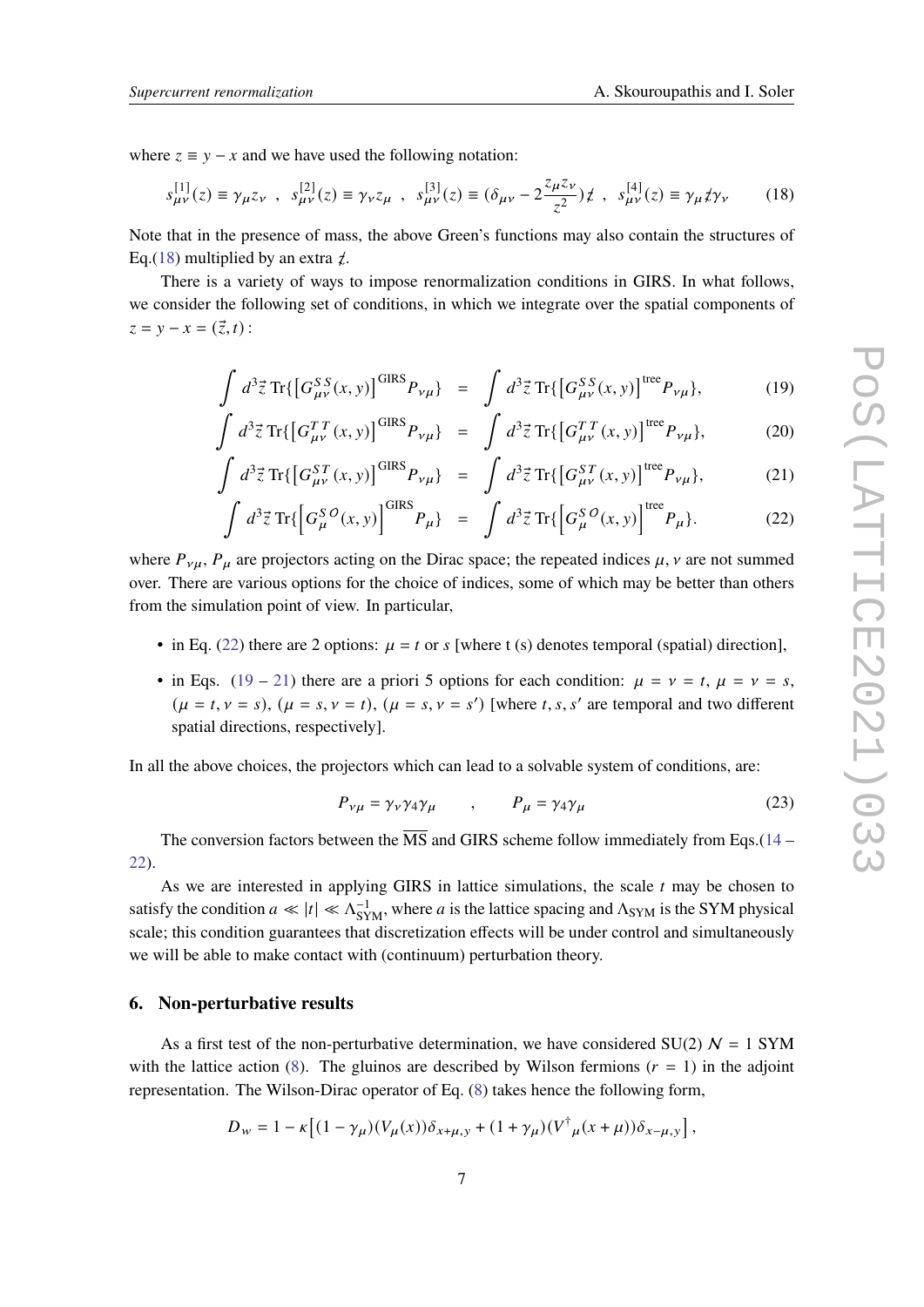where the gauge links are in the adjoint representation. The hopping parameter  $\kappa$  is related to the bare gluino mass  $m_0$  by  $\kappa = 1/(2m_0 + 8)$ .

The ensemble of gauge configurations has been generated in earlier studies and presented first in [\[6\]](#page-8-5). The lattice size is  $N_s = 24$  in spatial and  $N_t = 48$  in temporal direction. For a further reduction of lattice artefacts, a tree-level Symanzik improved plaquette action and stout smeared links in the Dirac operator are used. The mass parameter and the inverse gauge coupling are  $\kappa = 0.14925$  and  $\beta = 1.75$ . Further details can be found in [\[6\]](#page-8-5). The sign problem appearing for simulations with Majorana fermions, see [\[7\]](#page-8-6), is not relevant for the considered parameters.

We have computed the bare correlation functions between the supercurrent operators [\(12\)](#page-5-1) for time-like separations ( $\mu = 4$ ) and the gluino-glue operator defined with only spatial indices  $O \equiv \sigma_{ij}$  tr<sub>c</sub>( $u_{ij}$  $\lambda$ ).



**Figure 2:** Correlation functions integrated over the spatial component as appearing in Eqs. [\(19](#page-6-1) – [22\)](#page-6-1), including the operator  $O \equiv \sigma_{ij} \text{ tr}_c(u_{ij} \lambda)$  on a 24x48 lattice.

We have applied the GIRS conditions Eqs.  $(19 - 22)$  $(19 - 22)$  $(19 - 22)$  to obtain the renormalized correlation functions from the lattice data. For a first preliminary result, we just focused on the renormalization properties of the  $S$  and  $O$  operator

$$
S_{\mu}^{ren} = Z_S S_{\mu}^{bare} + Z_T T_{\mu}^{bare} \quad , \quad O^{ren} = Z_O O^{bare},
$$

which in Eq. [\(22\)](#page-6-1)

$$
\int~d^3\vec{z}Z_O(Z_S\text{Tr}[G^{SO}_\mu(z)P_\mu]^{bare}+Z_T\text{Tr}[G^{TO}_\mu(z)P_\mu]^{bare})=\int~d^3\vec{z}\text{Tr}[G^{SO}_\mu(z)P_\mu]^{tree}=0.
$$

From here we see that the  $Z_O$  renormalization factor drops out and, using only the  $G_{SO}$  and  $G_{TO}$ data, we can already solve for the  $Z_T/Z_S$  quotient at each time slice t (Fig. [3\)](#page-8-7). We observe a plateau-like behaviour of  $Z_T/Z_S$  in the interval  $t \in [4, 6]$ . This is in accordance with the fact that the final renormalization factors should be independent of the time separation  $t$ .

As already mentioned, for this first numerical test we used the spatial operator  $O \equiv \sigma_{ij}$  tr<sub>c</sub>( $u_{ij}$  $\lambda$ ), however also time components are needed in order to apply the GIRS condition Eq. [\(22\)](#page-6-1). This complete analysis is left for the further final studies.

Remarkably, the signal to noise ratio at the considered time separations is relatively low and further improvements are expected with a full statistics and applying the complete GIRS renormalization conditions Eqs.  $(19 - 22)$  $(19 - 22)$  $(19 - 22)$ . With the current preliminary data, we have not done a